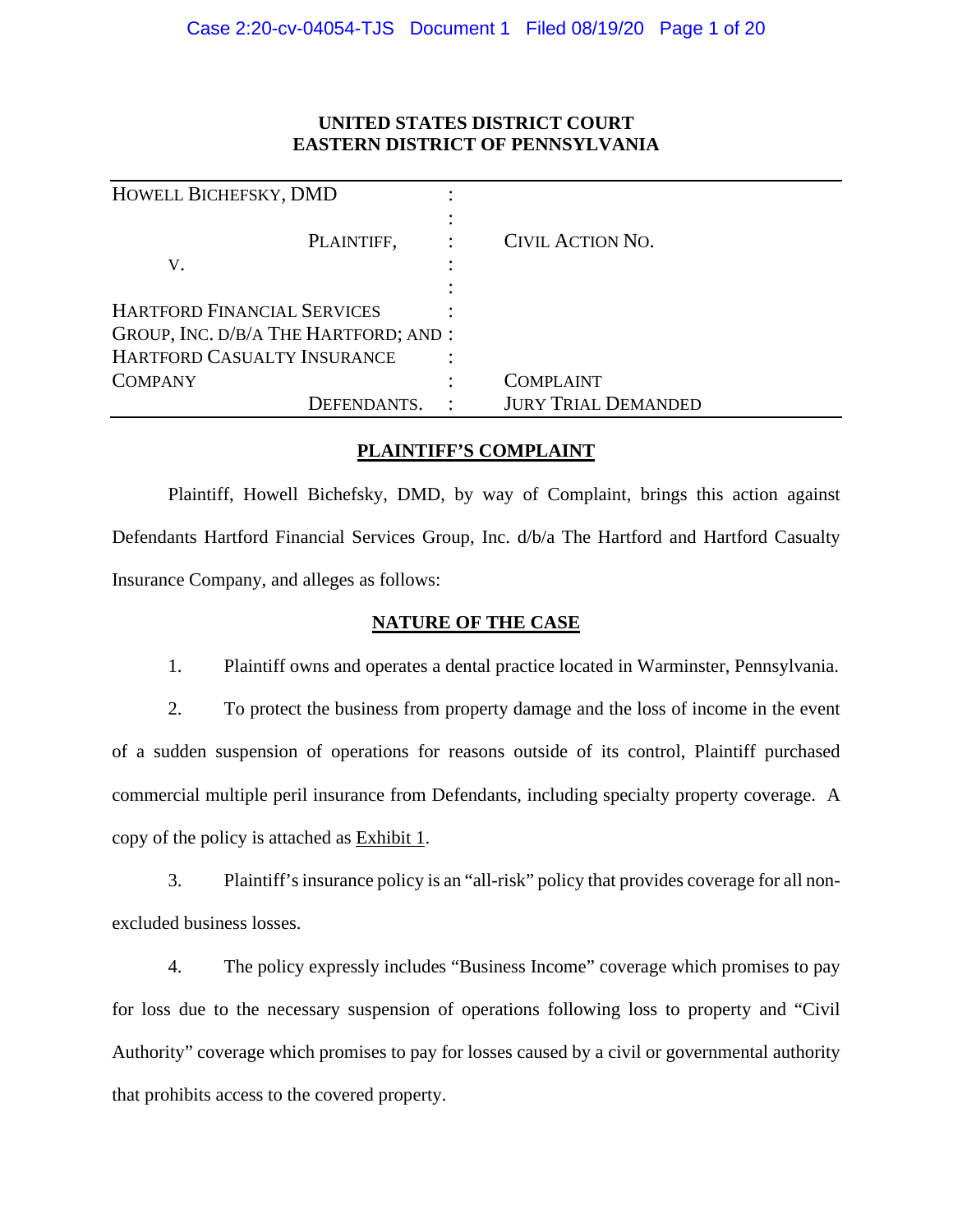## Case 2:20-cv-04054-TJS Document 1 Filed 08/19/20 Page 2 of 20

5. The policy also provides "Extra Expense" coverage which promises to pay for expenses incurred to minimize losses during the suspension of business operations.

6. On or about March 12, 2020, Plaintiff was forced to suspend or reduce business operations following an order from Pennsylvania Governor Tom Wolf mandating the closure of all non-life sustaining businesses in the Commonwealth in an effort to protect the public from the global pandemic caused by COVID-19, a highly contagious respiratory virus that has upended daily life and infected more than 2,000,000 people throughout the United States.

7. Having faithfully paid the policy premiums, Plaintiff made a claim for business interruption, civil authority and/or extra expense coverage to recoup substantial, ongoing financial losses directly attributed to a series of COVID-19 closure orders.

8. By letter dated April 22, 2020, Defendant wrongfully denied Plaintiff's claim. The letter is attached as Exhibit 2.

9. Through this action, Plaintiff seeks a declaratory judgment pursuant to 28 U.S.C. §2201 that the subject policy covers Plaintiff's financial losses. Plaintiff further seeks damages for breach of contract on the basis that Defendant's denial of coverage runs afoul of the language of the policy and/or the public policy of this Commonwealth.

#### **THE PARTIES**

10. Plaintiff, Howell Bichefsky, DMD (hereinafter "Plaintiff"), is a professional corporation, organized and existing under the laws of Pennsylvania with a physical address and/or principal place of business at 12109 Centennial Station, Warminster, Pennsylvania, 18974.

11. Defendant, Hartford Financial Services Group d/b/a The Hartford, a Delaware corporation, maintained a principal place of business at 1 Hartford Plaza, Hartford, Connecticut 06155.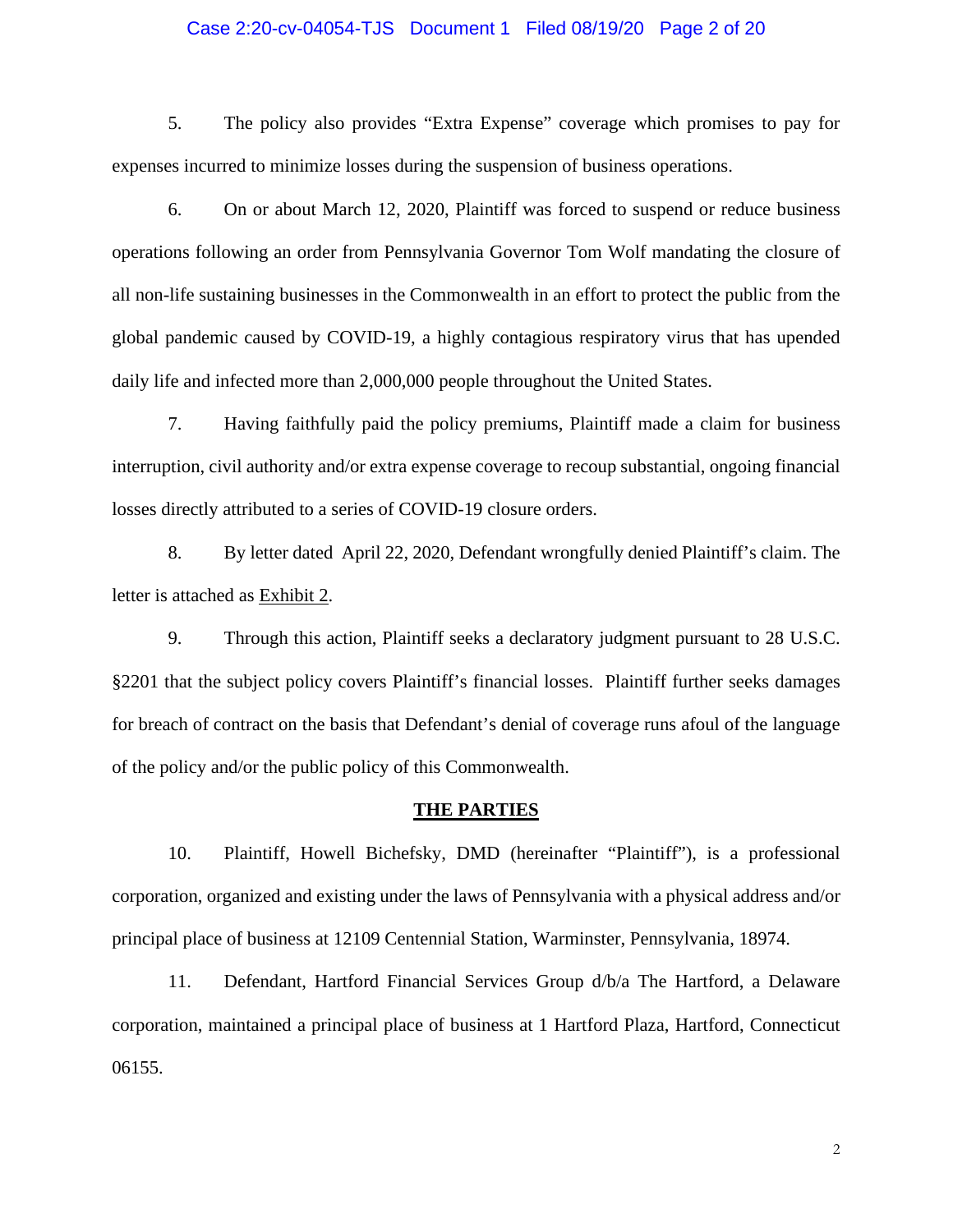#### Case 2:20-cv-04054-TJS Document 1 Filed 08/19/20 Page 3 of 20

12. Defendant, Hartford Casualty Insurance Company, a Delaware corporation, maintained a principal place of business at 1 Hartford Plaza, Hartford, Connecticut 06155.

13. Defendants, the Hartford and Hartford Casualty Insurance Company, are collectively referred to herein as "Defendant" and/or "Defendants".

### **JURISDICTION**

14. This Court has subject matter jurisdiction over this action pursuant to 28 U.S.C. §1332 because a complete diversity of citizenship exists between Plaintiff and Defendants and the amount in controversy is greater than \$75,000.

15. Plaintiff is a citizen of Pennsylvania.

16. Defendant is a citizen of Connecticut.

17. This Court has personal jurisdiction over Defendant because at all relevant times Defendant engaged in substantial business activities in and derived substantial revenue from business activities within the Commonwealth of Pennsylvania, including soliciting, transacting and conducting insurance business (including the subject policy) and administering claims within the Commonwealth. Defendant purposely availed itself of the privilege of conducting business in this forum by maintaining continuous and systematic contacts with this forum.

18. Venue is proper in this District pursuant to 28 U.S.C. §1391(b)(2) because a substantial portion of the acts which gave rise to this lawsuit occurred in this District. Venue is also proper pursuant to 28 U.S.C. §1391(b)(3) because Defendant is subject to personal jurisdiction in this District.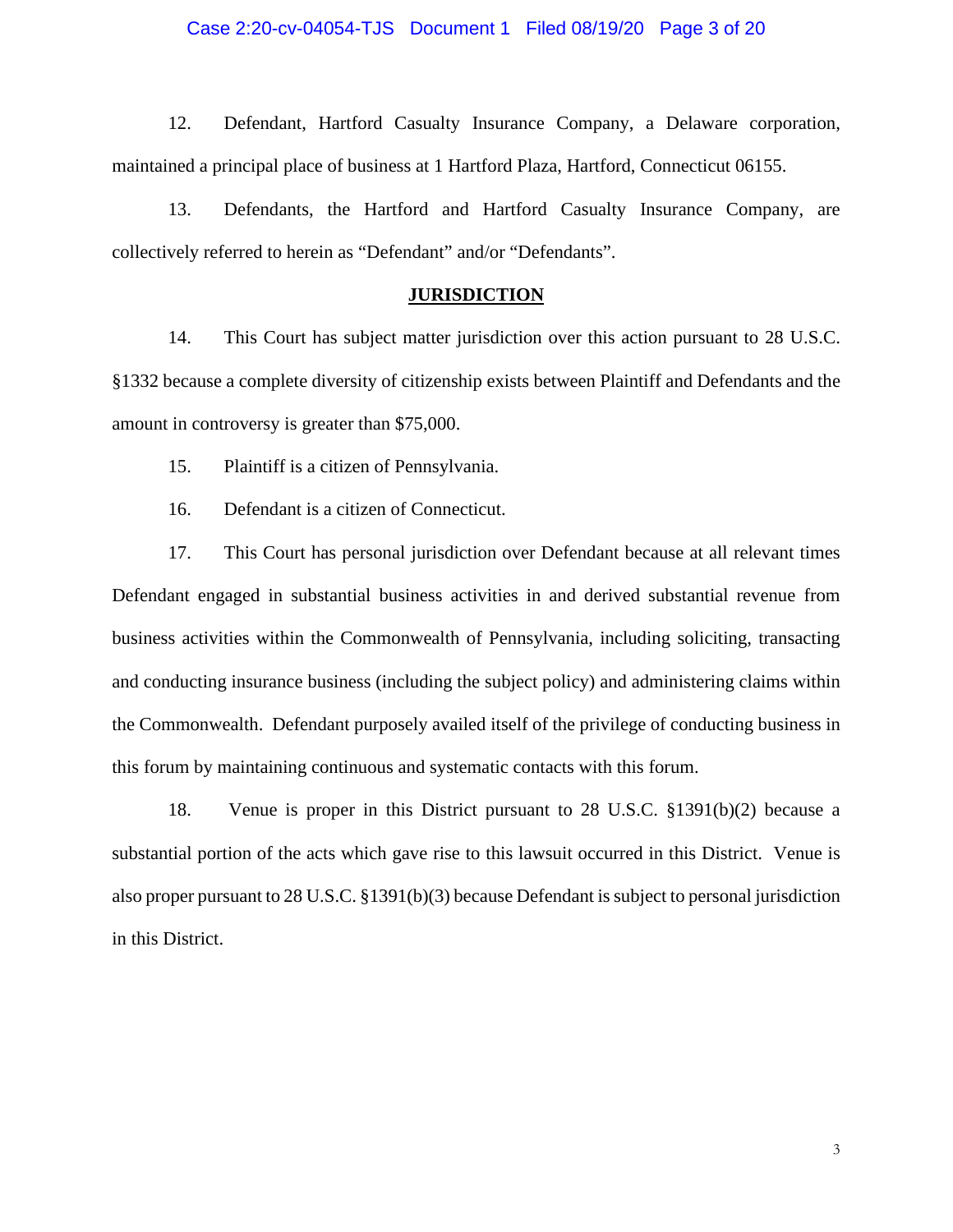### **FACTUAL BACKGROUND**

## **A. PLAINTIFF'S INSURANCE COVERAGE**

19. Defendant entered into a contract of insurance with the Plaintiff, whereby Plaintiff agreed to make payments to Defendant in exchange for Defendant's promise to indemnify the Plaintiff for losses, including, but not limited to, business income losses at 12109 Centennial Station, Warminster, Pennsylvania (the "Covered Property"), which is owned, managed, and/or controlled by the Plaintiff.

20. The Covered Property is insured under Policy number 36 SBW IA6671, issued by Defendant (hereinafter the "Policy"), with a policy period between July 1, 2019 and July 1, 2020.

21. Plaintiff did not participate in the drafting or negotiation of the words used in the Policy.

22. As the insured, Plaintiff had no leverage or bargaining power to alter or negotiate the terms of the Policy.

23. The Policy provides (among other things) property, business personal property, business income and extra expense, civil authority order, and additional coverages.

24. Plaintiff faithfully paid the policy premiums and reasonably expected that the business interruption, extra expense and/or civil authority coverage provided by Defendant would protect against losses in the event that state or local officials ordered the closure of its business due to public safety concerns.

25. The Policy is an all-risk policy.

26. Defendant agreed to "pay for direct physical loss of or physical damage to Covered Property . . . caused by or resulting from any Covered Cause of Loss." Ex. 1, p. 1 of 25, Section I.A.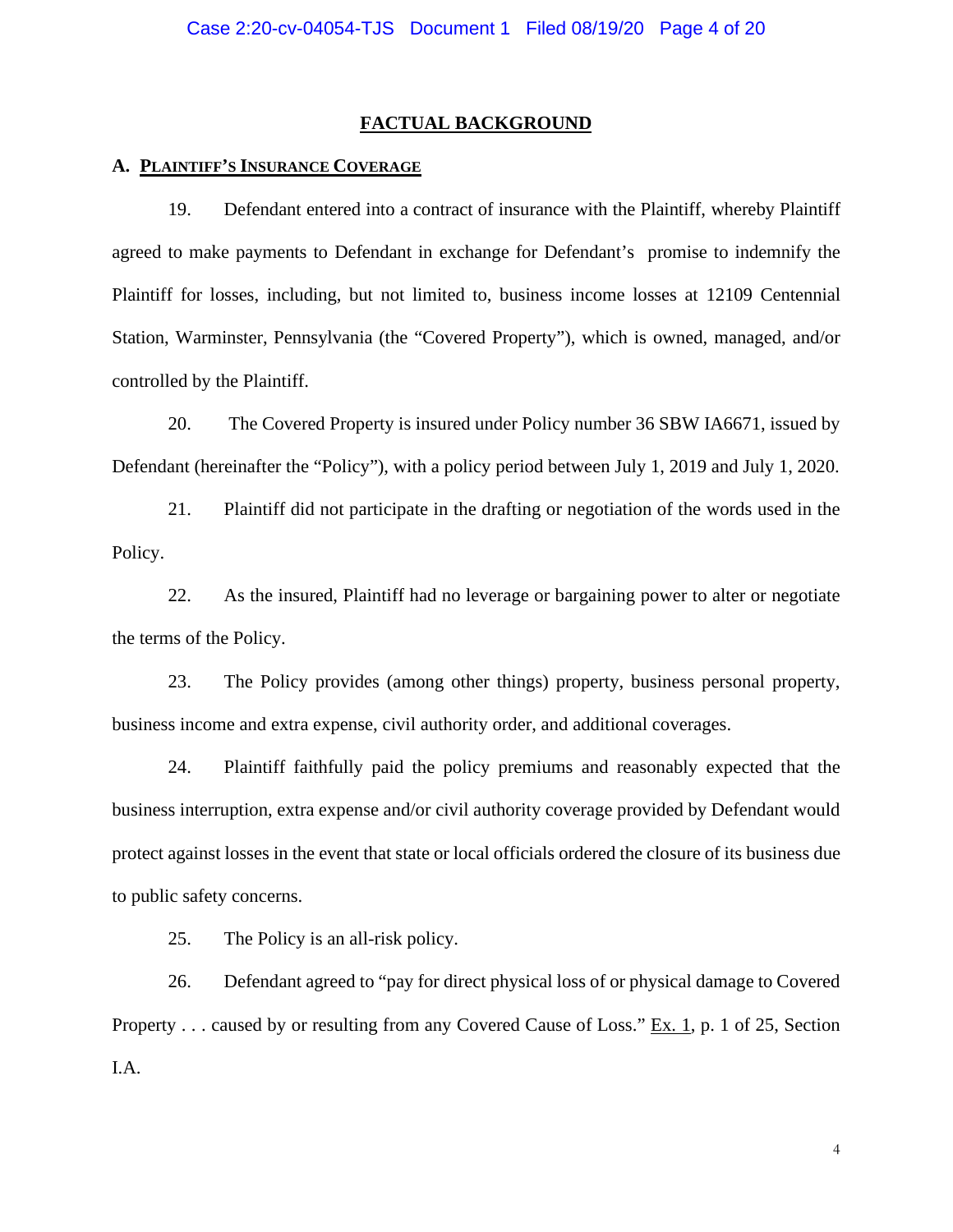### Case 2:20-cv-04054-TJS Document 1 Filed 08/19/20 Page 5 of 20

27. The policy defines Covered Causes of Loss as "risks of direct physical loss unless the loss is" excluded or limited by the Policy. Ex. 1, Section I.A3, p. 2 of 25 (emphasis added).

28. The COVID-19 virus and restrictions on the use of Plaintiff's Property are tantamount to "risks of direct physical loss."

29. In the Business Income (and Extra Expense) Coverage Form (SS 00 07 07 05), Defendant agreed to pay for Plaintiff's actual loss of Business Income sustained due to the necessary suspension of its operations during the "period of restoration" caused by direct physical loss or damage. Ex. 1, p. 10 of 25, Section I.A.5.o.

30. A "slowdown or cessation" of business activities at the Covered Property is a "suspension" under the policy, for which Defendant agreed to pay for loss of Business Income during the "period of restoration" that begins at the time of direct physical loss or damage. Ex. 1, p. 11 of 25, Section I.A.5.o.

31. "Business income" means net income (profit or loss) before tax that Plaintiff would have earned if no physical loss or damage had occurred as well as continuing normal operating expenses incurred.

32. In the Business Income (and Extra Expense) Coverage Form, Defendant also agreed to pay necessary Extra Expense that Plaintiff incurred during the "period of restoration" that the insureds would not have incurred if there had been no direct physical loss or damage to the Covered Property.

33. "Extra expense" includes expenses to avoid or minimize the suspension of business, continue operations, and to repair or replace property.

34. In the Business Income (and Extra Expense) Coverage Form, Defendant also agreed to "pay for the actual loss of 'Business Income'" that Plaintiff sustains when access to the Covered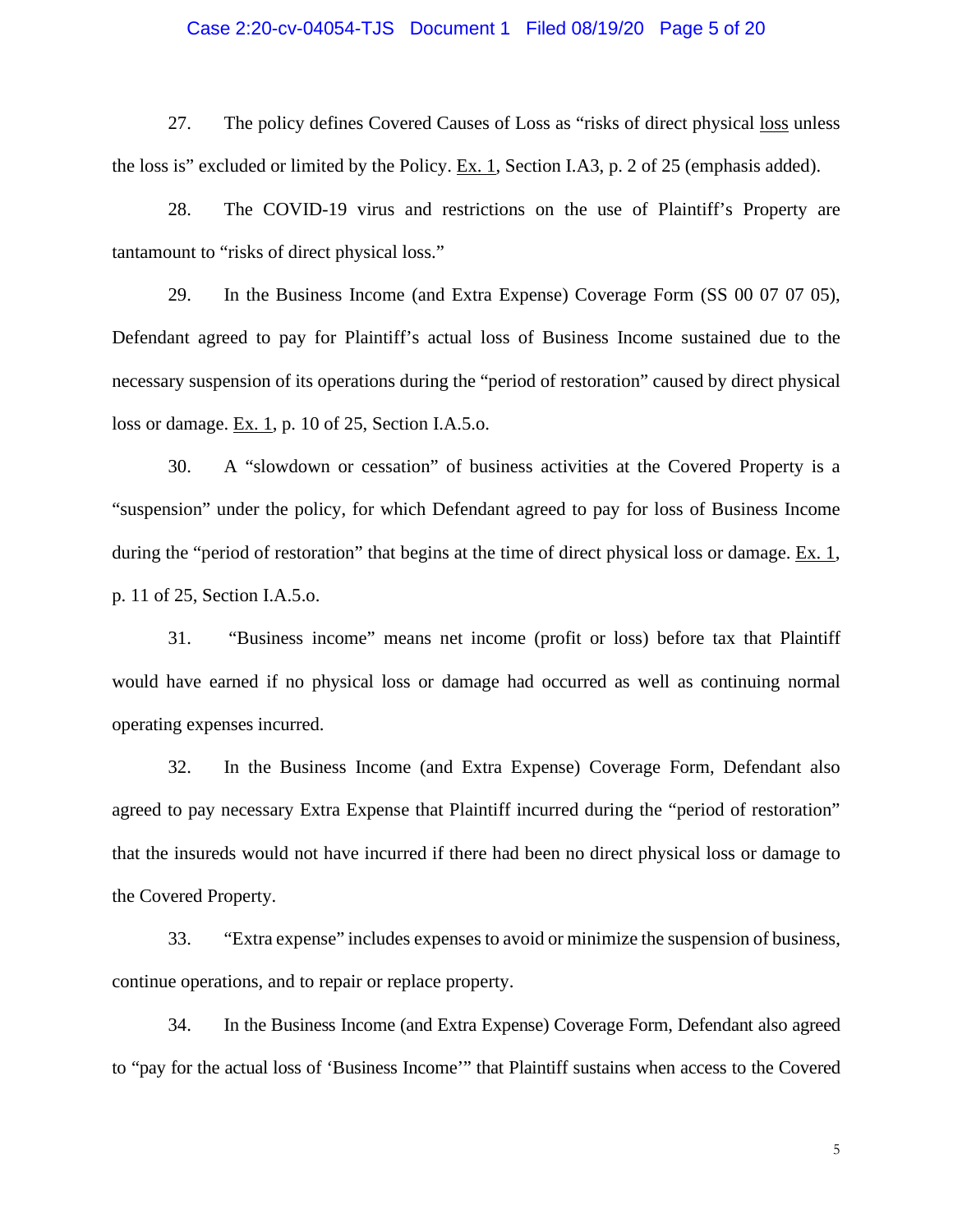## Case 2:20-cv-04054-TJS Document 1 Filed 08/19/20 Page 6 of 20

Property is "prohibited by order of a civil authority as the direct result of a Covered Cause of Loss to property in the immediate area" of the Covered Property. Ex. 1, p. 11 of 25, Section I.A.5q.

35. Within the insurance industry, and unknown to Plaintiff, the word "loss" and the word "damage" have a customary usage more expansive than "loss" and "damage" as used in policy, and "loss" and "damage" includes "contamination".

36. The words "loss" and/or "damage" are not defined in the policy, are used for different purposes within the policy, and have more than one potential meaning.

37. "Loss" and/or "damage" are not synonymous.

38. In this policy "damage" is used with the disjunctive "or" when paired with "loss" and therefore must have a different meaning than "loss".

39. The words "loss" and "damage" are ambiguous as used by Defendant.

40. The word "damage" should be interpreted to have its normal and ordinary meaning-

physical harm that impairs the value, usefulness or normal function of something.<sup>1</sup>

41. The COVID-19 virus causes direct physical damage, as well as indirect nonphysical damage, as that word is commonly used.

42. The word "loss" should be interpreted to have its normal and ordinary meaning.

- 43. Loss has been defined as follows:
	- a. Loss is the fact of no longer having something or having less of it than before. $2$
	- b. Loss is the disadvantage you suffer when a valuable and useful thing is taken away.<sup>3</sup>
	- c. Decrease in amount, magnitude or degree.<sup>4</sup>

<sup>1</sup> https://www.lexico.com/definition/damage

<sup>2</sup> https://www.collinsdictionary.com/us/dictionary/english/loss

<sup>3</sup> https://www.collinsdictionary.com/us/dictionary/english/loss

<sup>4</sup> https://www.merriam-webster.com/dictionary/loss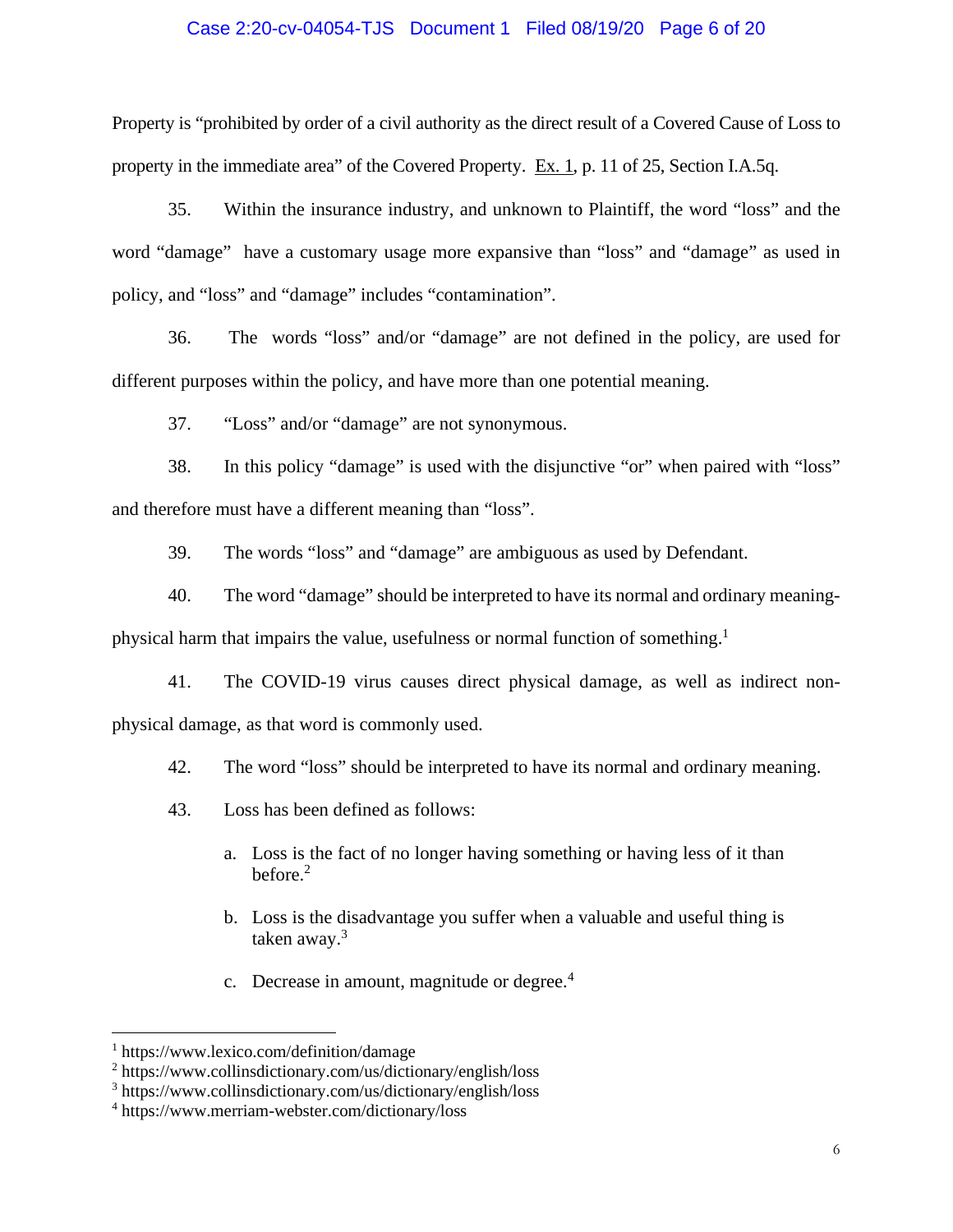- d. The amount of an insured's financial detriment by death or damage that the insurer is liable for.<sup>5</sup>
- 44. Loss, as that word is commonly used, need neither be direct nor physical.

45. The Business Income, Extra Expense and Civil Authority provisions of the Policy were triggered by damage and loss caused by COVID-19, the related closure orders issued by local, state and federal authorities, and Plaintiff's inability to use and/or restricted use of the Covered Property.

# **B. THE COVID-19 PANDEMIC**

46. On March 11, 2020, the World Health Organization officially declared COVID-19 a global pandemic.

47. COVID-19 is a cause of real physical loss and damage to Covered Property.

48. COVID-19 is a physical substance.

49. COVID-19 remains stable and transmittable in aerosols for up to three hours, up to 24 hours on cardboard and up to two to three days on plastic and stainless steel.<sup>6</sup>

50. The ability of the deadly virus to physically infect and remain on surfaces of objects or materials, i.e. "fomites," for up to twenty-eight (28) days has prompted health officials in countries like China, Italy, France and Spain to disinfect and fumigate public areas before reopening them.

51. To avoid the increased risk of contracting the virus in congregate environments, the U.S. Centers for Disease Control and Prevention ("CDC") advised against gatherings of more than 10 people.

<sup>5</sup> https://www.merriam-webster.com/dictionary/loss

<sup>6</sup> *See e.g.* <https://www.nih.gov/news-events/news-releases/new-coronavirus-stable-hours-surfaces>(last accessed May 23, 2020).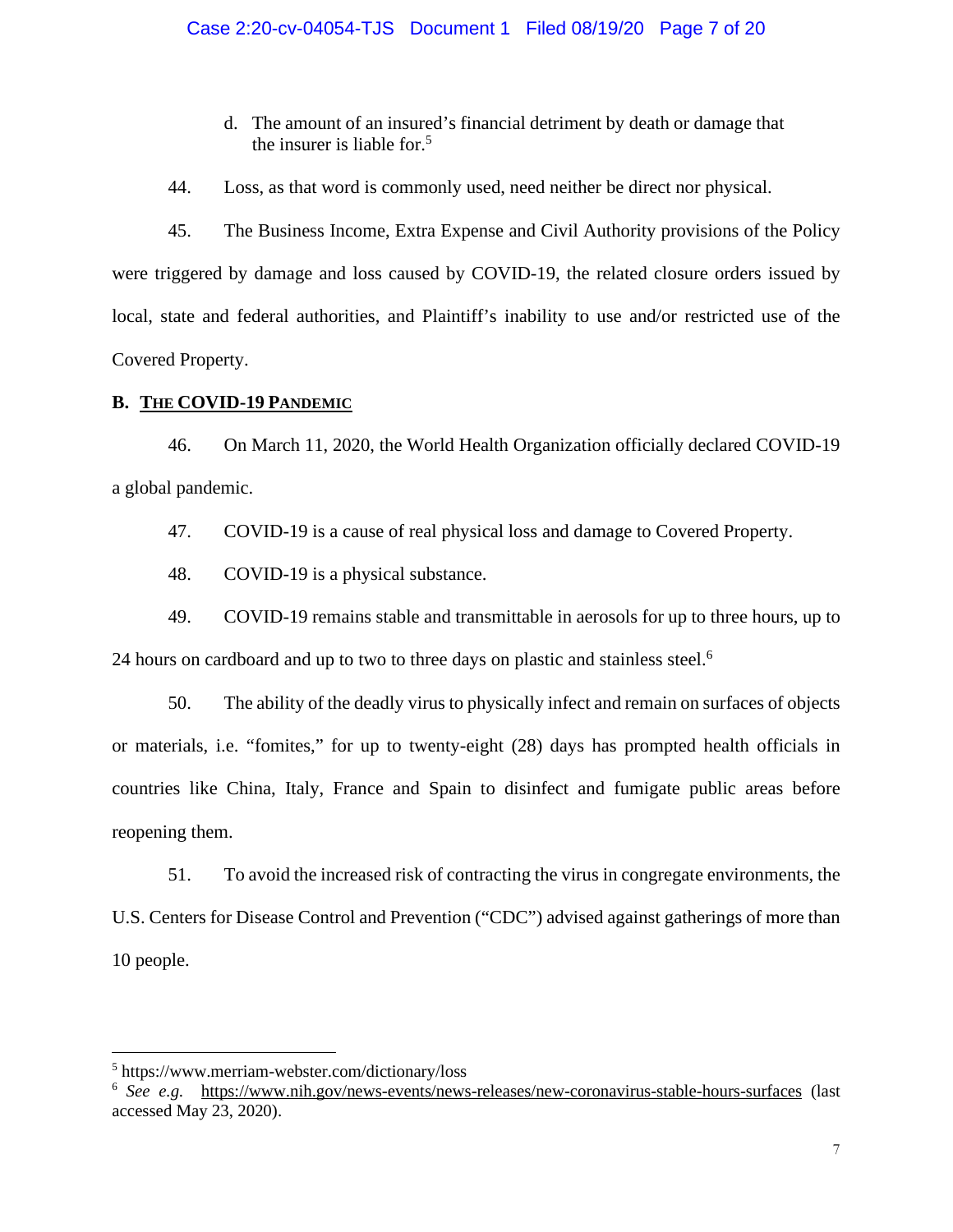# **C. THE COVERED CAUSE OF LOSS**

# **1. Physical Loss**

52. Losses due to the COVID-19 pandemic are a Covered Cause of Loss under the Policy.

53. The presence of virus or disease can constitute physical damage to property, as the insurance industry has recognized since at least 2006. When preparing so-called "virus" exclusions to be placed in some policies, but not others, the insurance industry's drafting arm, Insurance Services Office, Inc. ("ISO"), circulated a statement to state insurance regulators that stated as follows:

> Disease-causing agents may render a product impure (change its quality or substance), or enable the spread of disease by their presence on interior building surfaces or the surfaces of personal property. When disease-causing viral or bacterial contamination occurs, potential claims involve the cost of replacement of property (for example, the milk), cost of decontamination (for example, interior building surfaces), and business interruption (time element) losses. Although building and personal property could arguably become contaminated (often temporarily) by such viruses and bacteria, the nature of the property itself would have a bearing on whether there is actual property damage.

54. The COVID-19 pandemic caused direct physical loss of or damage to the Covered

Property under the Policy.

55. The COVID-19 pandemic renders the Covered Property unsafe, uninhabitable, or

otherwise unfit for its intended use, which constitutes direct physical loss.

56. Plaintiff's loss of use of the Covered Property also constitutes direct physical loss.

57. The "Covid-19 Effect" also produces physical loss of and damage to the property.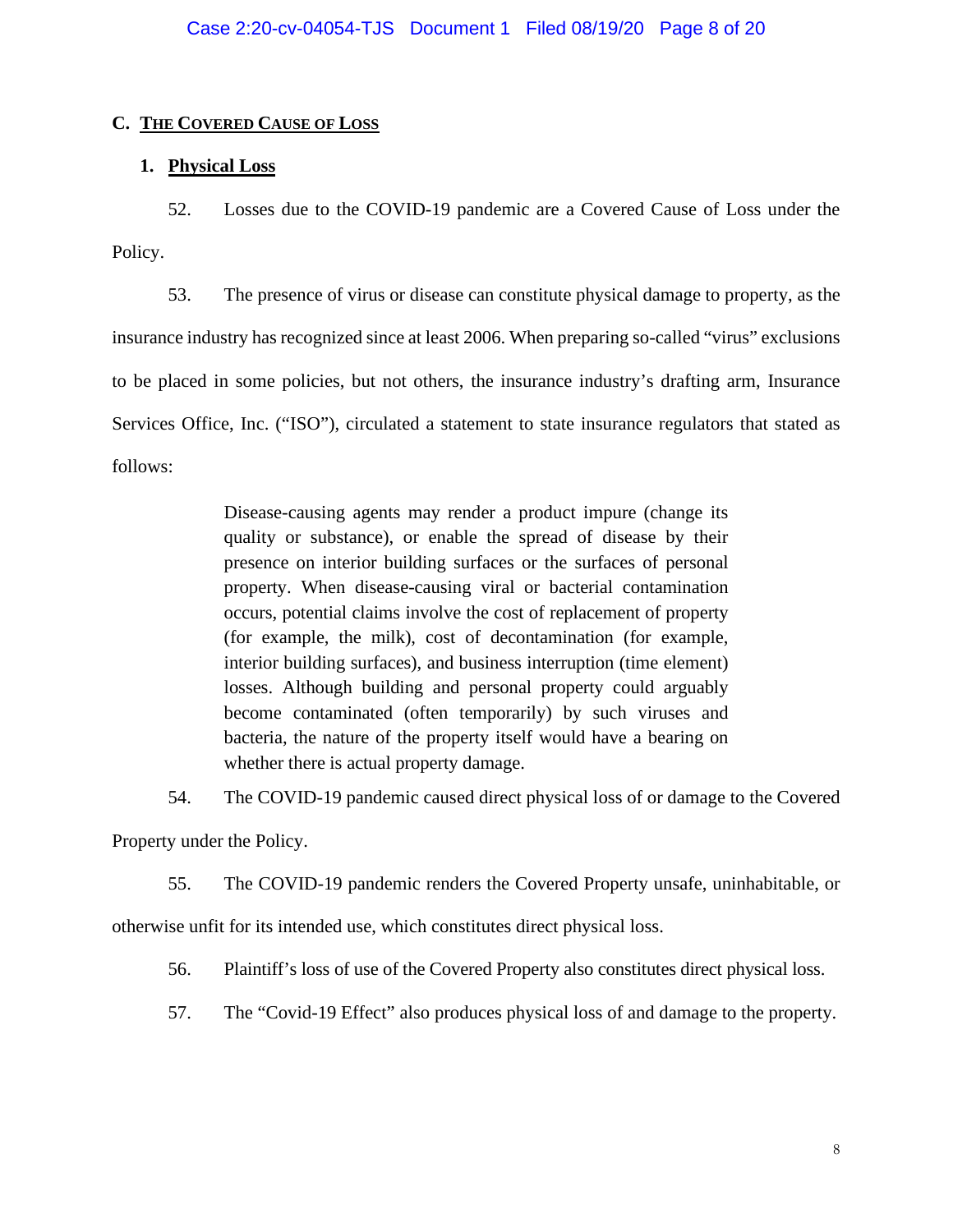## Case 2:20-cv-04054-TJS Document 1 Filed 08/19/20 Page 9 of 20

58. Social anxiety over public health and society's change in perception that indoor establishments are unsafe due to COVID-19 creates "physical loss and damage" for purposes of commercial property coverage.

59. The public's and customers' change in perception is the functional equivalent of damage of a material nature or an alteration in physical composition.

60. Plaintiff's business income loss coverage within the Policy was triggered.

# **2. Civil Authority Orders**

61. The presence of COVID-19 has prompted civil authorities throughout the country to issue orders mandating the suspension of non-essential businesses across a wide range of industries, including civil authorities with jurisdiction over Plaintiff's business.

62. On March 6, 2020, Pennsylvania Governor Tom Wolf signed an emergency disaster declaration triggering a public health state of emergency in the Commonwealth due to COVID-19. *See* the Declaration attached as Exhibit 3.

63. On March 19, 2020, Pennsylvania Governor Tom Wolf issued an Order requiring all non-life sustaining businesses in the Commonwealth to cease operations and close all physical locations until further notice. Life-sustaining businesses that were permitted to remain open were required to follow "social distancing practices and other mitigation measures defined by the Centers for Disease Control." *See* the Order attached as Exhibit 4.

64. On March 23, 2020, Governor Wolf issued a Stay-at-Home Order for residents of Philadelphia, Allegheny, Bucks, Chester, Delaware, Monroe and Montgomery Counties. *See* the Order attached as Exhibit 5.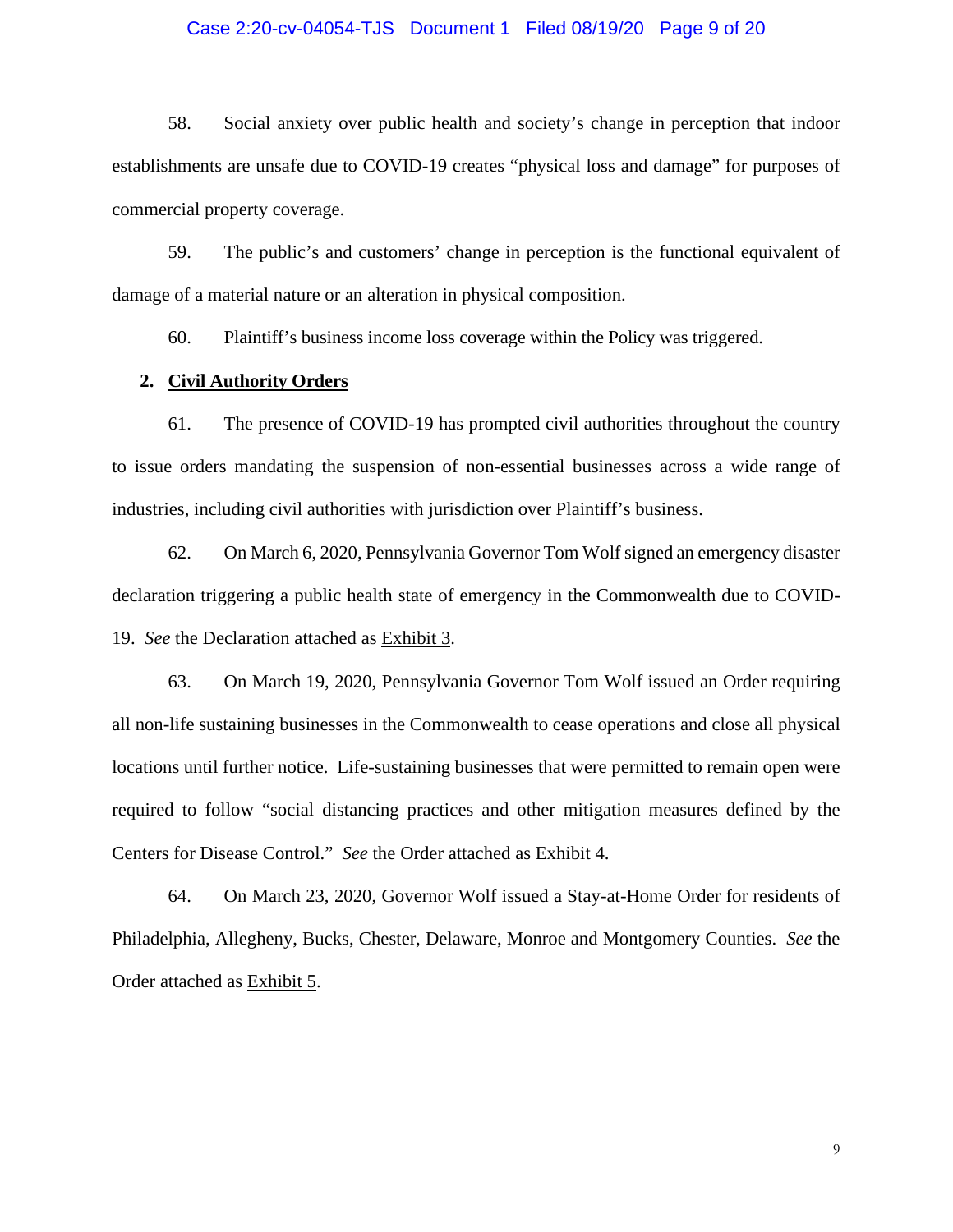### Case 2:20-cv-04054-TJS Document 1 Filed 08/19/20 Page 10 of 20

65. On March 26, 2020, the Pennsylvania Department of Health amended its mandate, prohibiting all non-emergent dental procedures in the absence of negative pressure rooms and N95 masks– equipment that Plaintiff did not have. Order attached as Exhibit 6.

66. On April 1, 2020, Governor Wolf extended the Stay-At-Home Order to the entire Commonwealth of Pennsylvania. *See* the Order attached as Exhibit 7.

67. These Orders and proclamations, as they relate to the closure of all "non-essential businesses" evidence an awareness on the part of both state and local governments that COVID-19 causes damage to property. This is particularly true in places such as Plaintiff's business where the requisite contact and interaction causes a heightened risk of the property becoming contaminated by COVID-19.

68. Plaintiff's business income loss was triggered with each restrictive civil authority action and order which prohibited access to the Covered Property.

69. Further, Plaintiff's Covered Property suffered "direct physical loss or damage" due to the Governor's Order (and other local governmental orders) mandating that Plaintiff discontinue its primary use of the Covered Property. The Governor's Order, in and of itself, constitutes a Covered Cause of Loss within the meaning of the Policy.

#### **3. The Virus Exclusion**

70. The Policy contains a coverage exclusion for "loss or damage cause directly or indirectly" by virus. (Form SS 40 93 07 05)(the "Virus Exclusion").

71. The Virus Exclusion does not preclude coverage for Plaintiff's claim under the Policy.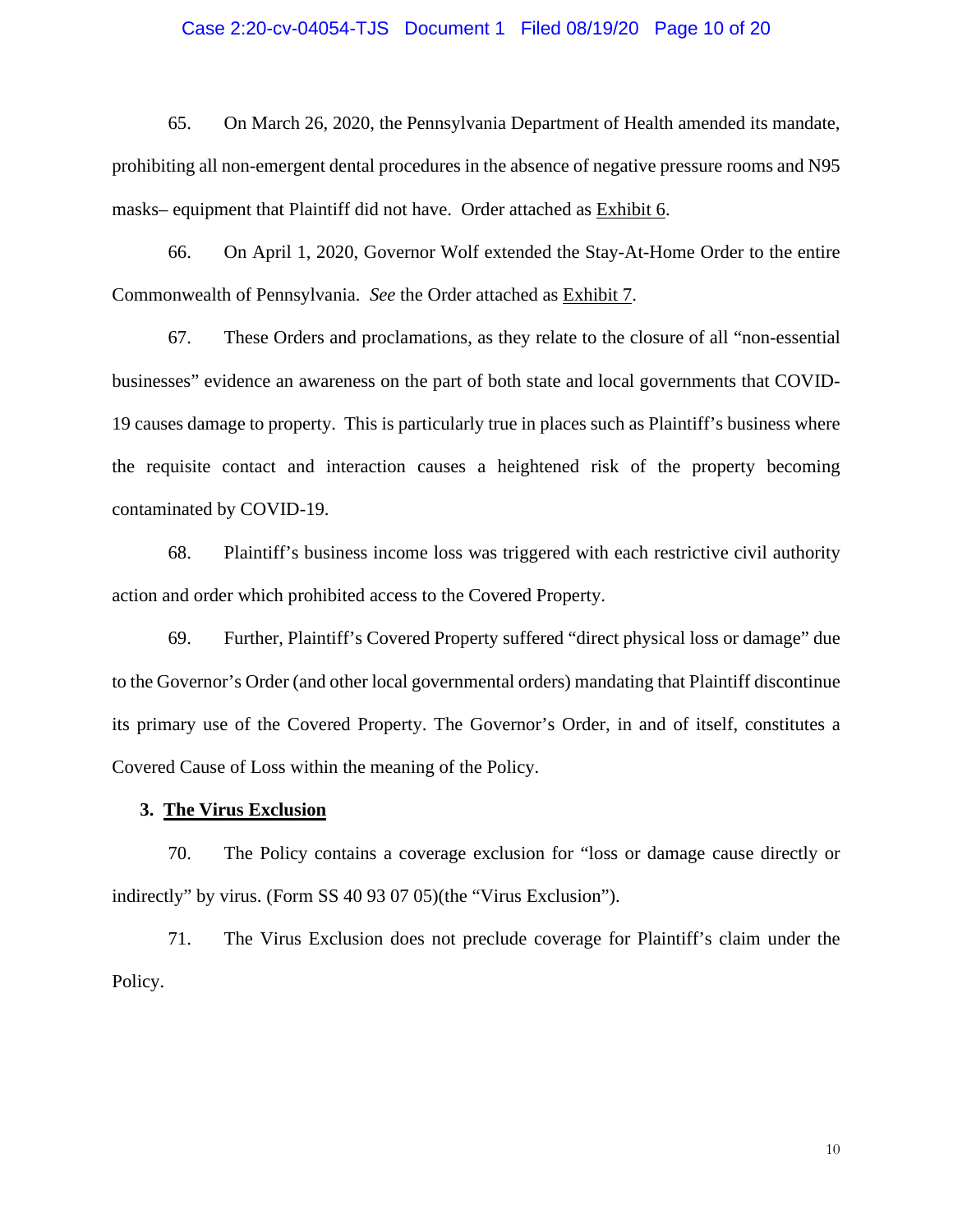## Case 2:20-cv-04054-TJS Document 1 Filed 08/19/20 Page 11 of 20

72. The insurance industry, through the ISO, and including Defendant, understood that the presence of a virus caused damage to property which would trigger coverage under the business income or Civil Authority coverage forms.

73. Nevertheless, through the ISO, the industry represented to the Insurance Department that there was no coverage for damage caused by viruses under the ISO policies, and therefore, the virus exclusion did not change the policy or reduce coverage. No premium reduction was associated with the addition of the virus exclusion.

74. Plaintiff did not negotiate for the inclusion of the Virus Exclusion.

75. Plaintiff did not receive any premium reduction for the inclusion of the Virus Exclusion.

76. Plaintiff did not receive any benefit or consideration for the inclusion of the Virus Exclusion.

77. Plaintiff did not receive the benefit of any bargain related to the Virus Exclusion.

78. Defendant received the unilateral benefit of excluding coverage for a risk while also receiving the same or even greater premium for the lesser coverage.

79. A business and/or property owner who was even aware of the virus exclusion would conclude that the exclusion related to liability claims against the insured for transmitting the virus, not property damage claims.

80. To the extent that the governmental orders, in and of themselves, constitute direct physical loss of or damage to Plaintiff's Covered Property, and/or preclusion of access to the Covered Property because of a Civil Authority order related to damage to nearby properties, the Virus Exclusion simply does not apply.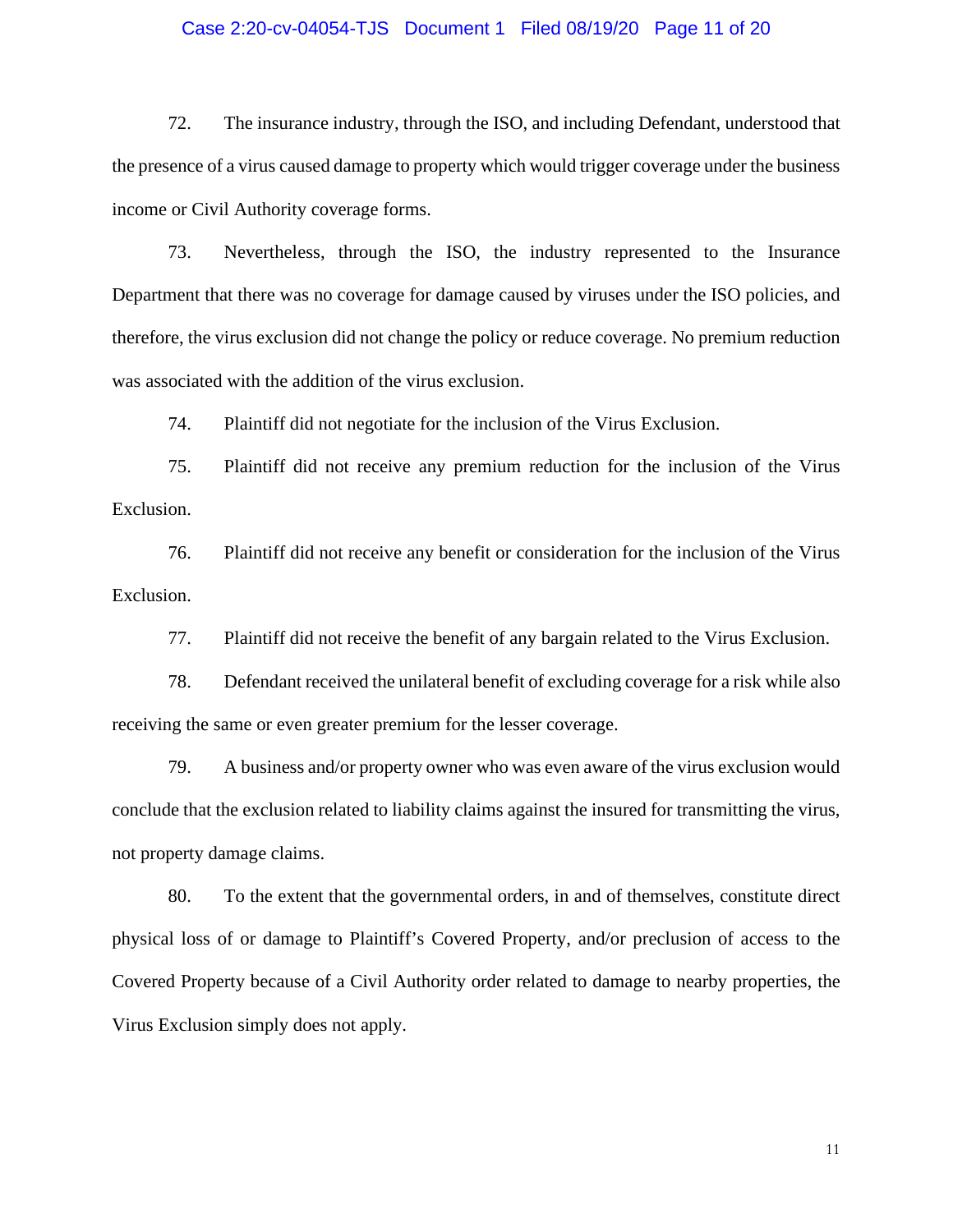## Case 2:20-cv-04054-TJS Document 1 Filed 08/19/20 Page 12 of 20

81. Defendant should be estopped from enforcing the Virus Exclusion, on principles of regulatory estoppel, as well as general public policy.

82. In 2006, two insurance industry trade groups, Insurance Services Office, Inc. ("ISO") and the American Association of Insurance Services ("AAIS"), represented hundreds of insurers in a national effort to seek approval from state insurance regulators for the adoption of the Virus Exclusion.

83. In their filings with the various state regulators (including Pennsylvania), on behalf of the insurers, ISO and AAIS represented that the adoption of the Virus Exclusion was only meant to "clarify" that coverage for "disease-causing agents" has never been in effect, and was never intended to be included, in the property policies.

84. Specifically, in its "ISO Circular" dated July 6, 2006 and entitled "New Endorsements Filed to Address Exclusion of Loss Due to Virus or Bacteria," ISO represented to the state regulatory bodies that:

> While property policies have not been a source of recovery for losses involving contamination by disease-causing agents, the specter of pandemic or hitherto unorthodox transmission of infectious material raises the concern that insurers employing such policies may face claims in which there are efforts to expand coverage to create sources of recovery for such losses, contrary to policy intent.

85. Similarly, AAIS, in its "Filing Memorandum" in support of the Virus Exclusion,

represented:

Property policies have not been, nor were they intended to be, a source of recovery for loss, cost or expense caused by diseasecausing agents. With the possibility of a pandemic, there is concern that claims may result in efforts to expand coverage to create recovery for loss where no coverage was originally intended . . .

This endorsement clarifies that loss, cost, or expense caused by, resulting from, or relating to any virus, bacterium, or other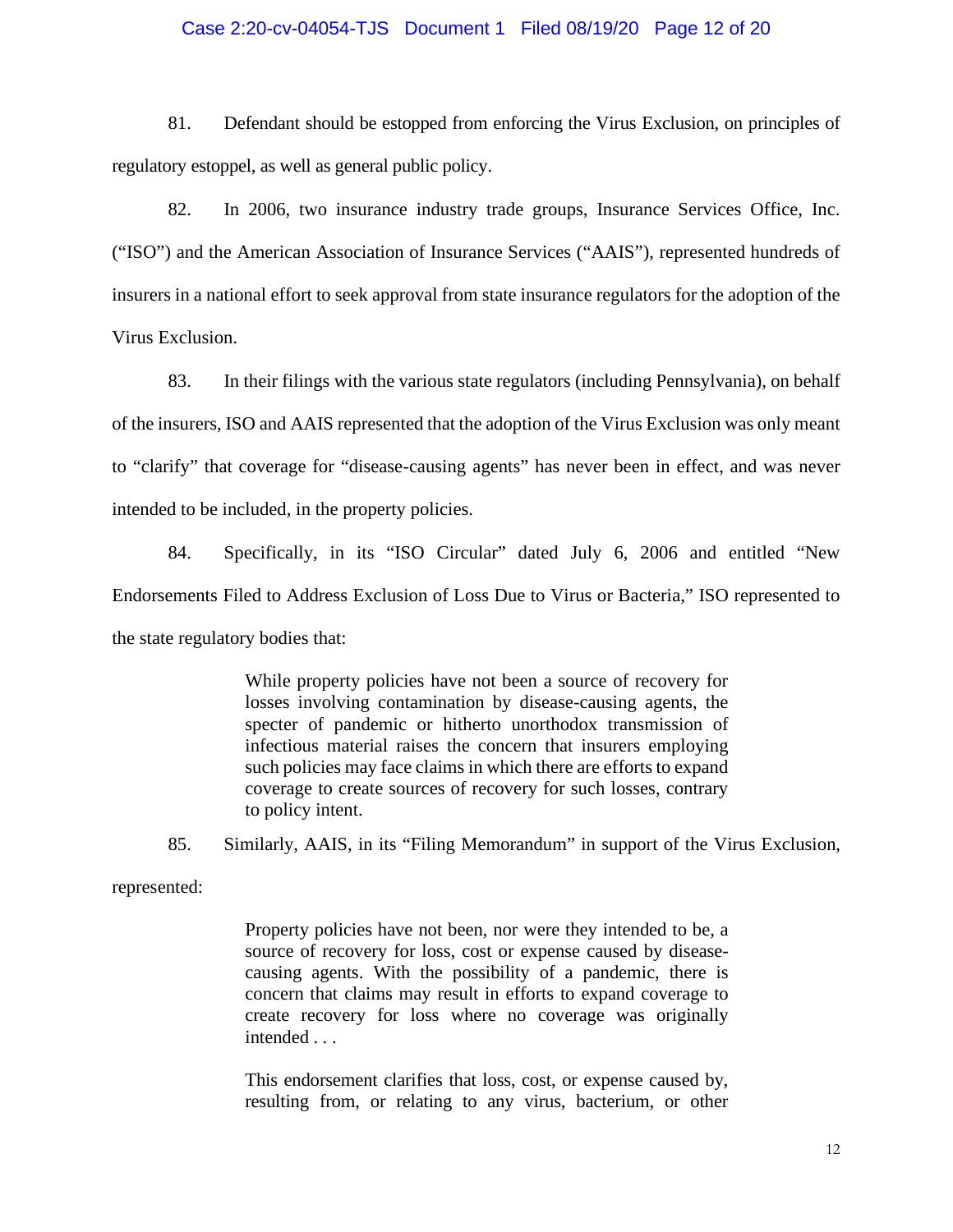# Case 2:20-cv-04054-TJS Document 1 Filed 08/19/20 Page 13 of 20

microorganism that causes disease, illness, or physical distress or that is capable of causing disease, illness, or physical distress is excluded…

86. The foregoing representations made by the insurance industry were false.

87. By 2006, the time of the state applications to approve the Virus Exclusion, courts had repeatedly found that property insurance policies covered claims involving disease-causing agents, and had held on numerous occasions that any condition making it impossible to use property for its intended use constituted "physical loss or damage to such property."

88. Upon information and belief, the insurance department relied on the industry's and Defendant's representation when the department approved the Virus Exclusion for inclusion in standard comprehensive policies without a reduction in premiums to balance a reduction in coverage.

89. The foregoing assertions by the insurance industry (including Defendant), made to obtain regulatory approval of the Virus Exclusion, were misrepresentations and for this reason, among other public policy concerns, Defendant should now be estopped from enforcing the Virus Exclusion to avoid coverage of claims related to the COVID-19 pandemic.

90. In securing approval for the adoption of the Virus Exclusion by misrepresenting to the state regulators that the Virus Exclusion would not change the scope of coverage, Defendant effectively narrowed the scope of the insuring agreement without a commensurate reduction in premiums charged.

91. Under the doctrine of regulatory estoppel, the Court should not permit Defendant to benefit from this type of duplicitous conduct before the state regulators.

92. Upon information and belief, Defendant has denied, or will deny, all claims for coverage under their "all-risk" property damage policies issued by Defendant.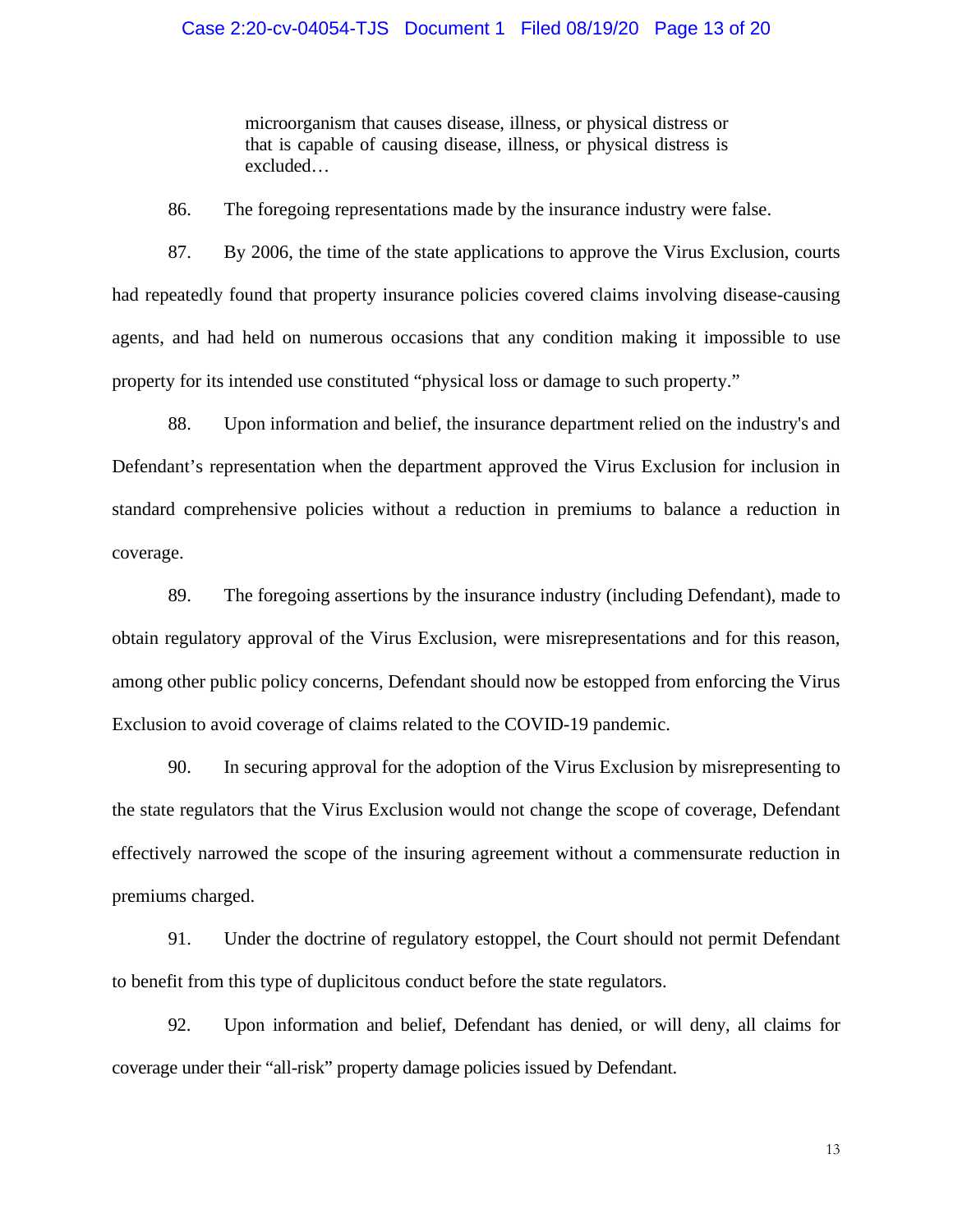## Case 2:20-cv-04054-TJS Document 1 Filed 08/19/20 Page 14 of 20

93. Defendant's denial of lost business income claims left Plaintiff and similarly situated business without vital coverage acquired to ensure the survival of their business during the suspension of operations.

94. Meanwhile, Defendant receives the benefit of an exclusion for which Plaintiff and similarly situated insureds received no bargain, reduction of premiums or any benefit whatsoever.

# **D. IMPACT ON PLAINTIFF**

95. On or about March 12, 2020, as a direct result of the COVID-19 pandemic and closure Orders referenced herein, Plaintiff was forced to close the doors of its non-life sustaining business.

96. The entirety of Plaintiff's business is elective procedures. The March  $19<sup>th</sup>$ Pennsylvania Secretary of Health order that prohibited elective procedures effectively prohibited the physical operation of Plaintiff's business and access to the Covered Property. Patients were prohibited from accessing the Covered Property for elective procedures.

97. Because people—employees, patients and others— frequent all areas of Plaintiff's property, there is an ever-present risk that the Covered Property is contaminated and would continue to be contaminated if the business remained open to the public.

98. As a dental practice, Plaintiff operates in a close environment where patients, staff and doctors are directly next to each other, and are using tools, instruments and surfaces which must be free from contaminants.

99. Because business is conducted in an enclosed building, the Covered Property is more susceptible to being or becoming contaminated, as respiratory droplets are more likely to remain in the air or infect surfaces within the Covered Property for far longer or with significantly increased frequency as compared to facilities with open-air ventilation.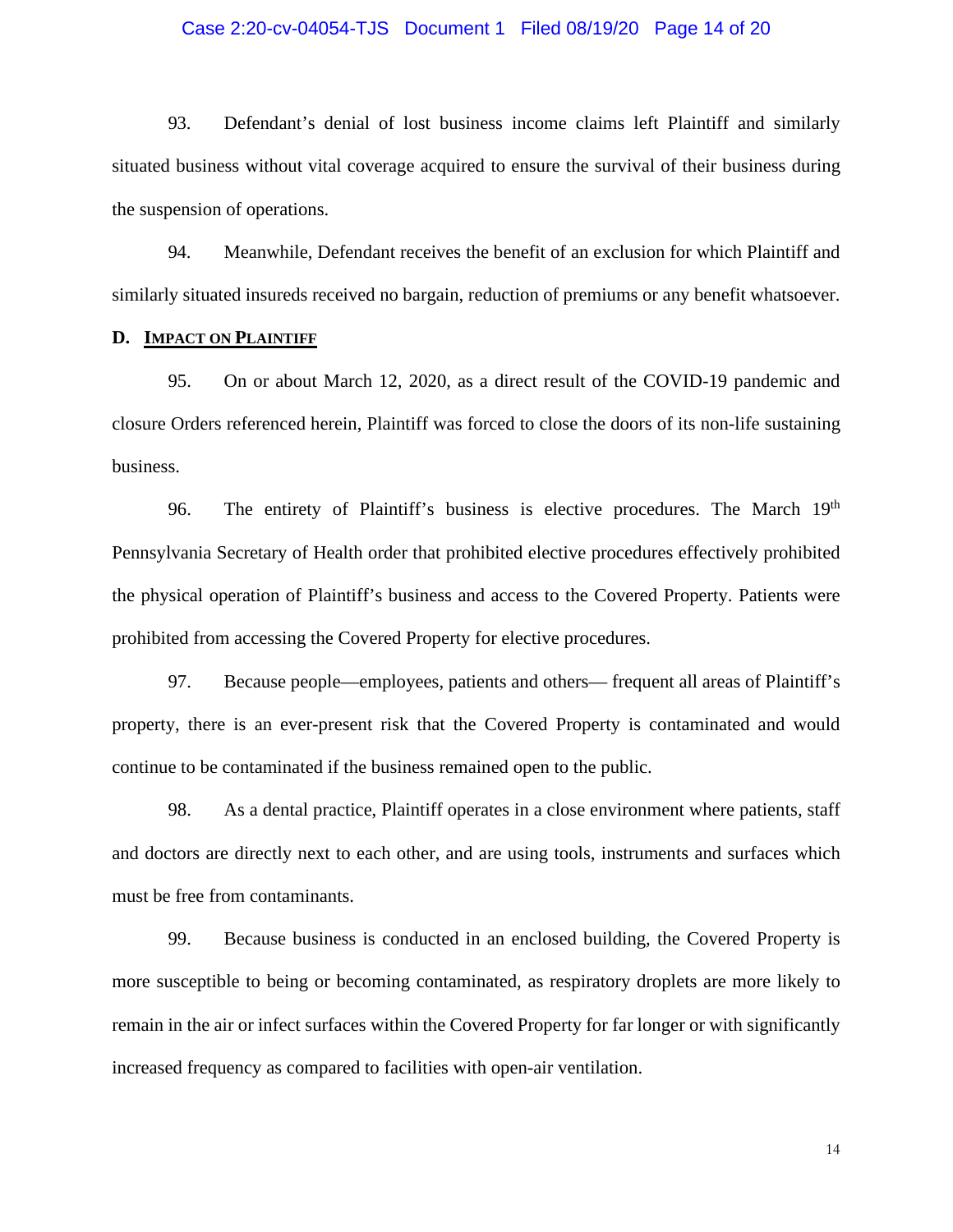## Case 2:20-cv-04054-TJS Document 1 Filed 08/19/20 Page 15 of 20

100. Dental procedures produce saliva particles which aerosolize, meaning they can become fine and hang in the air for extended periods of time.

101. Plaintiff's practice is highly susceptible to contamination and damage.

102. Plaintiff's business is also highly susceptible to rapid person-to-property transmission of the virus, and vice-versa, because the activities of the employees and patients require them to interact in close proximity to the property and to one another.

103. The virus is physically impacting the Covered Property. Any effort by the Defendants to deny the reality that the virus has caused physical loss and damage would constitute a false and potentially fraudulent misrepresentation that could endanger the Plaintiff and the public.

104. As a direct result of the COVID-19 pandemic and the Closure Orders, Plaintiff has incurred, and continues to incur, among other things, a substantial loss of business income and additional expenses covered under the Policy.

105. The covered losses incurred by Plaintiff and owed under the Policy increase daily.

106. Plaintiff submitted a claim to Defendant under the Policy for its losses.

107. On April 22, 2020, Defendants wrongfully denied Plaintiff's claim.

108. A declaratory judgment that the Policy provides coverage will ensure that Plaintiff's reasonable expectations of coverage are met and prevent Plaintiff from being left without vital coverage acquired to ensure the survival of the business.

109. A declaratory judgment that the Policy provides coverage will also further the public policy of this Commonwealth.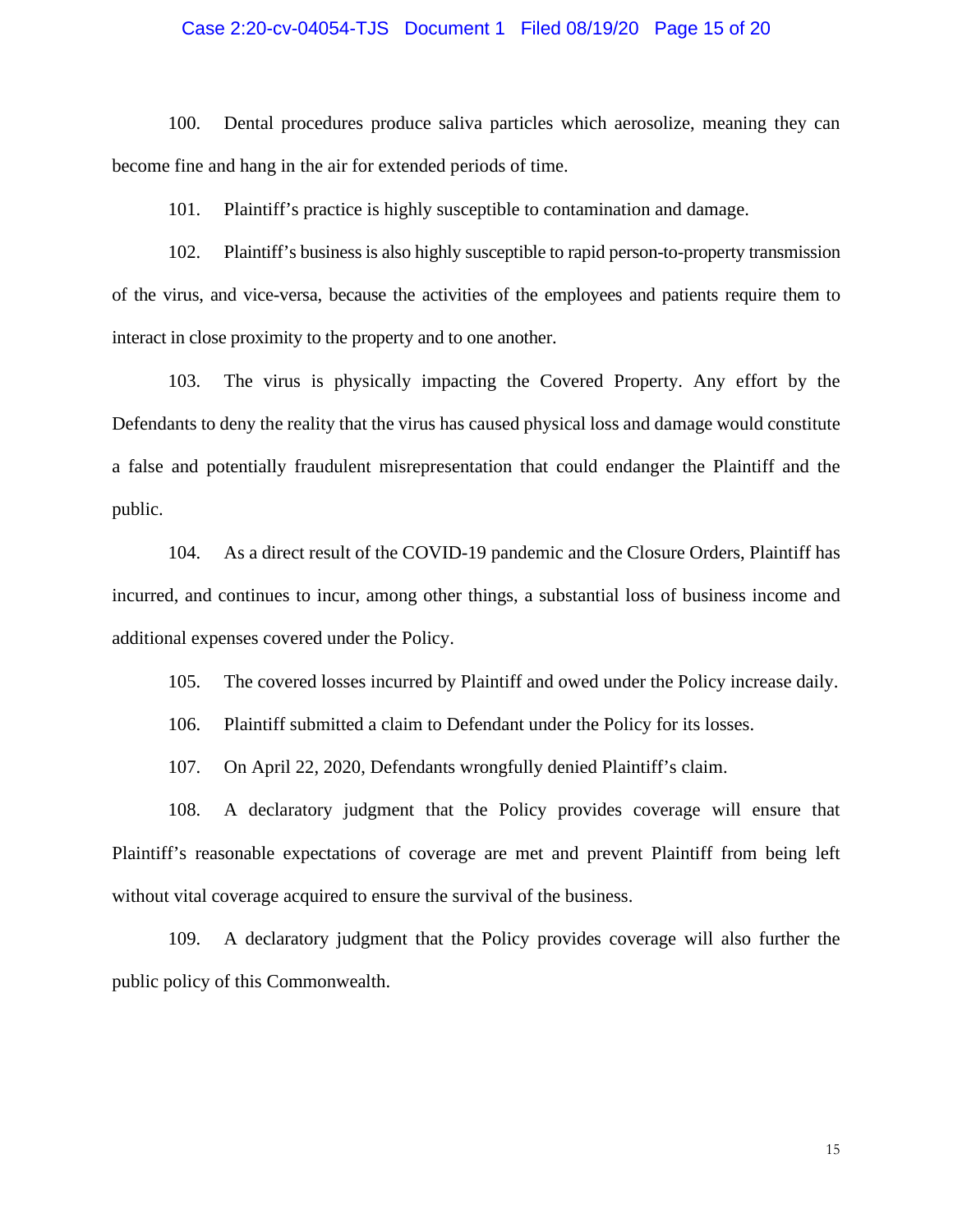## **CAUSES OF ACTION**

# **COUNT I DECLARATORY RELIEF**

110. Plaintiff incorporates by reference the preceding paragraphs as if fully set forth herein.

111. The Declaratory Judgment Act, 28 U.S.C. § 2201(a), provides that in "a case of actual controversy within its jurisdiction . . . any court of the United States . . . may declare the rights and other legal relations of any interested party seeking such declaration, whether or not further relief is or could be sought." 28 U.S.C. § 2201(a).

112. Declaratory relief is intended to minimize "the danger of avoidable loss and unnecessary accrual of damages." 10B Charles Alan Wright, Arthur R. Miller & Mary Kay Kane, *Federal Practice and Procedure* § 2751 (3d ed. 1998).

113. Plaintiff requests a Declaratory Judgment to affirm that the Policy provides business income coverage because of losses attributable to civil authority actions, and because the denial violates public policy.

114. Plaintiff further requests a Declaratory Judgment that the Exclusion of Loss Due to Virus or Bacteria does not apply to the business income losses incurred by Plaintiff, and that Defendant is estopped from enforcing the Virus Exclusion.

115. Plaintiff's interest in the Policy and the declaratory relief sought is direct, substantial, quantifiable, and immediate.

116. An actual controversy has arisen between Plaintiff and Defendant as to the rights, duties, responsibilities and obligations of the parties under the Policy to reimburse Plaintiff for its business income loss. Plaintiff contends and, upon information and belief, Defendant disputes and deny that: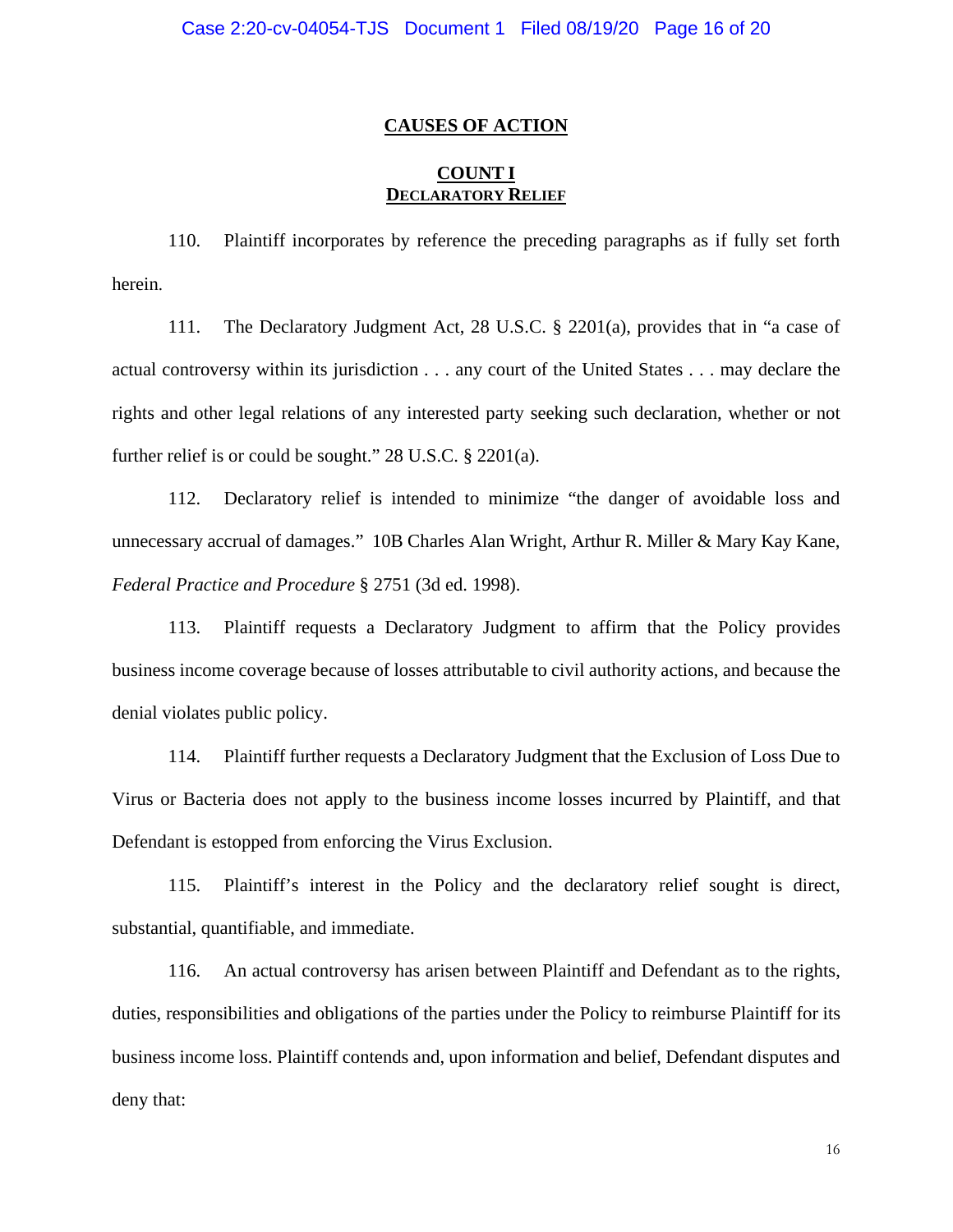- a. Plaintiff sustained direct physical loss of or damage to the Covered Property under the Policy;
- b. The Plaintiff is entitled to coverage for business income loss and extra expense;
- c. The Policy provides business income coverage in the event that COVID-19 directly or indirectly caused a loss and/or damage at the Covered Property or immediate area of the Covered Property;
- d. The closure Orders described herein constitute a prohibition of access to the Covered Property;
- e. The prohibition of access by the closure Orders described herein has specifically prohibited access as defined in the Policy;
- f. The closure Orders described herein trigger coverage;
- g. The Policy provides coverage to Plaintiff for any current and future closures due to physical loss or damage directly or indirectly resulting from COVID-19 under the Civil Authority Coverage;
- h. The Virus Exclusion is void as against public policy as it pertains to the closure Orders described herein;
- i. The Virus Exclusion does not apply to business income loss or losses from an Order of a civil authority; and
- j. Defendant is estopped from enforcing the Virus Exclusion.
- 117. Resolution of the duties, responsibilities and obligations of the Parties is necessary

as no adequate remedy at law exists and a judicial declaration is required to resolve the dispute and

controversy.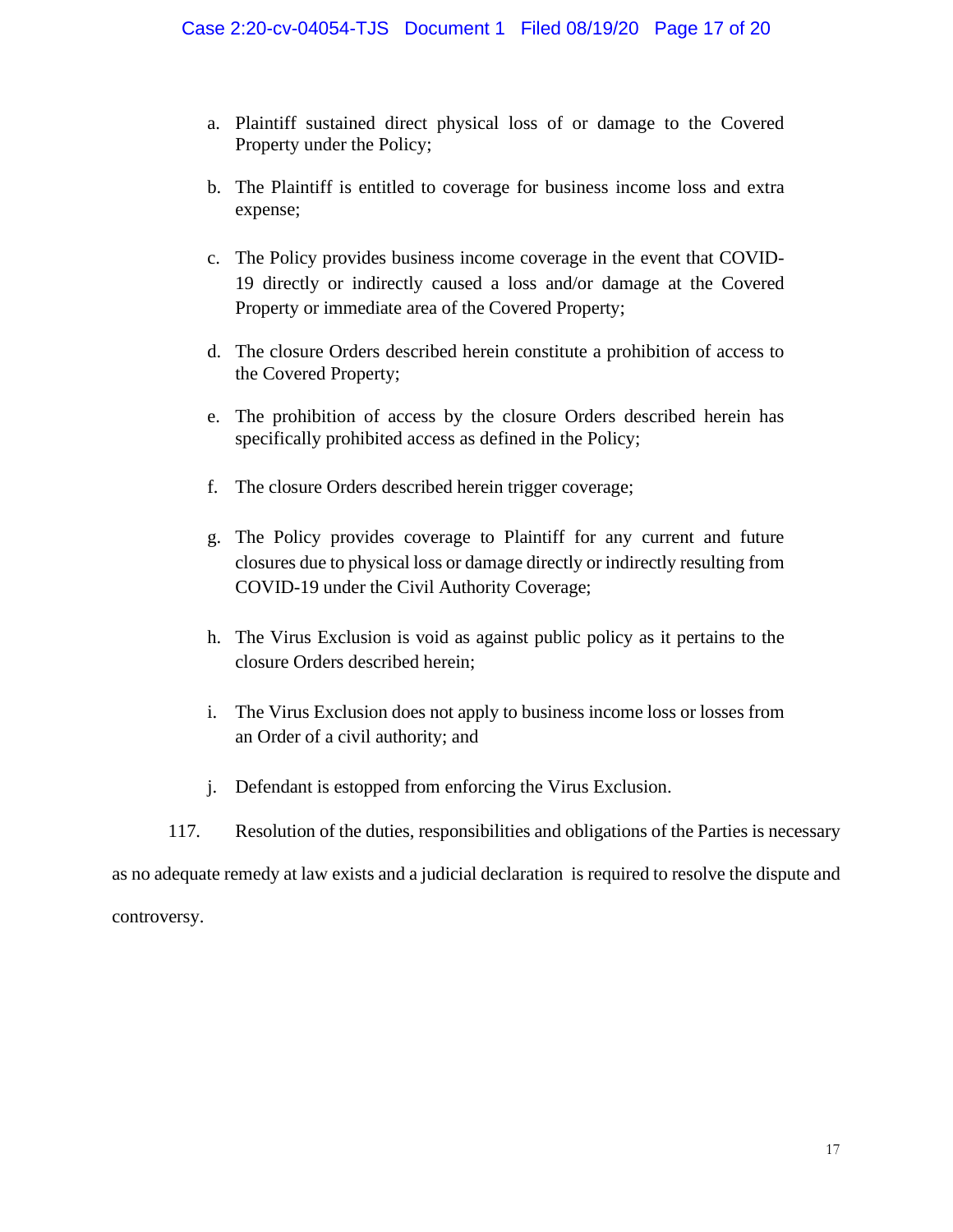# **COUNT II BREACH OF CONTRACT - COMPENSATORY RELIEF**

118. Plaintiff incorporates by reference the preceding paragraphs as if fully set forth herein.

119. At all times relevant hereto, Plaintiff was an insured under the Policy with Defendants.

120. Plaintiff purchased, elected and paid premiums to Defendant for the property, business income and extra expense, civil authority and additional coverages applicable to the losses claimed in this action.

121. All the information regarding the insured's business and risks thereof was known to Defendant when the Policy was issued.

122. Plaintiff is entitled to recover all losses caused by COVID-19 and/or civil authority orders.

123. Defendant was advised of Plaintiff's claims and demand for coverage under the Policy.

124. Plaintiff complied with all requirements of the Policy.

125. Defendant is duty bound and obligated to act in good faith towards the insured under the Policy to make fair and reasonable efforts and offers to resolve Plaintiff's claim.

126. Defendant breached the terms and provisions of the Policy by denying the claims of Plaintiff for all losses caused by COVID-19 and the civil authority orders.

127. The breach of the indemnification obligations under the Policy by Defendant has caused Plaintiff to suffer loss and harm.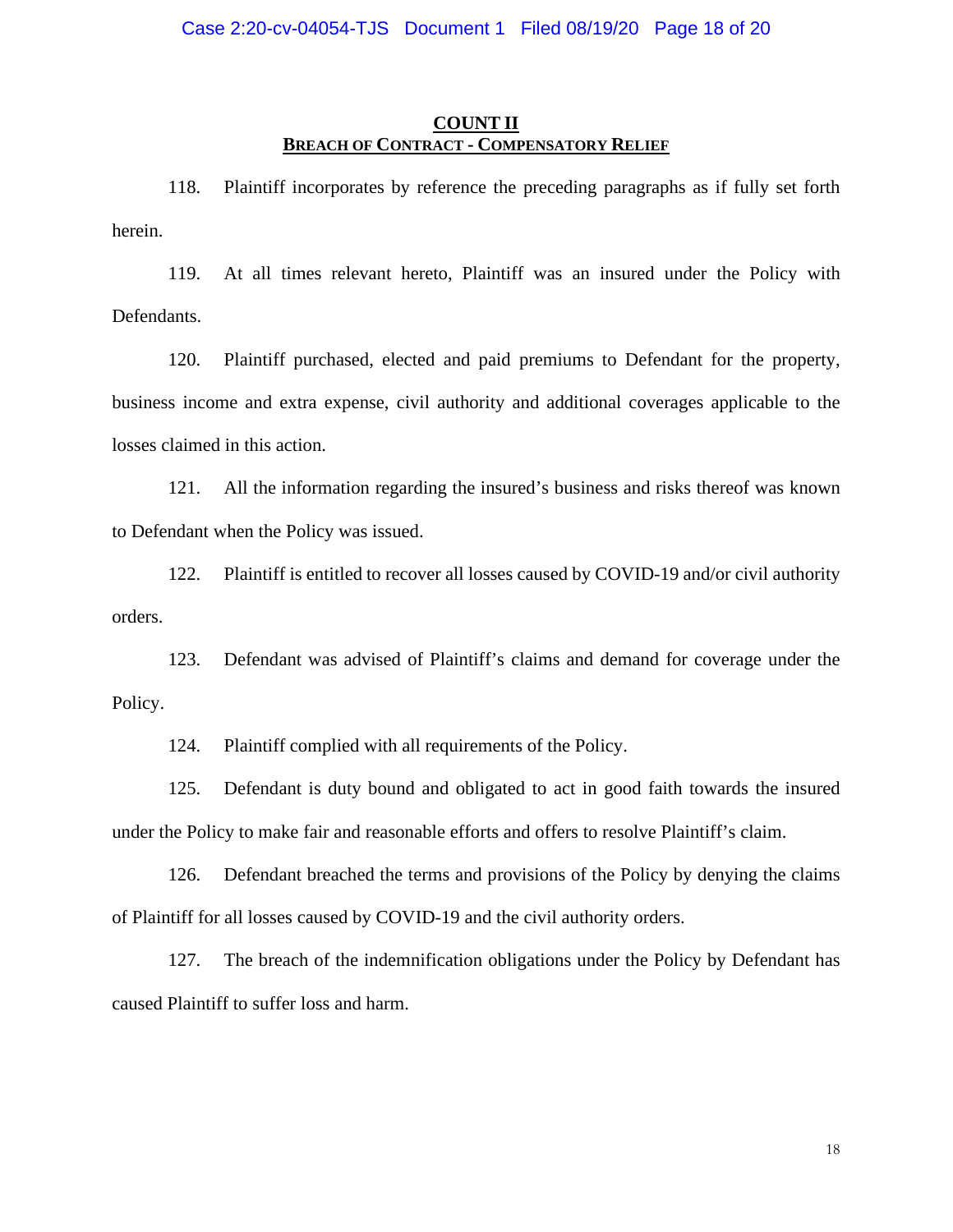128. Defendant is required to pay Plaintiff all covered losses caused by COVID-19 and civil authority orders including business income, extra expense, contamination civil authority and other coverages under the Policy.

# **PRAYER FOR RELIEF**

WHEREFORE, Plaintiff requests that the Court enter judgment against the Defendant and declare,

as a matter of law, the following:

- a. The civil authority orders prohibit access to Plaintiff's Covered Property;
- b. The civil authority orders "prohibit access" as defined in the Policy;
- c. The civil authority coverage applies to Plaintiff due to physical loss or damage at the Covered Property or other premises in the immediate area of the Covered Property;
- d. The Plaintiff is entitled to coverage for business income loss;
- e. Plaintiff sustained direct physical loss of or damage to the Covered Property under the Policy;
- f. The Virus Exclusion is void as against public policy as it pertains to the closure Orders described herein;
- g. The Virus Exclusion does not apply to business income loss or losses from an Order of a civil authority;
- h. Defendant is estopped from enforcing the Virus Exclusion;
- i. The inability to use the Covered Property amounts to a physical loss or damage as defined in the Policy;
- j. Defendants' denial of coverage for losses caused by the referenced civil authority orders violates public policy; and
- k. Defendant's denial of coverage for losses caused by the referenced civil authority orders amounts to a breach of contract.